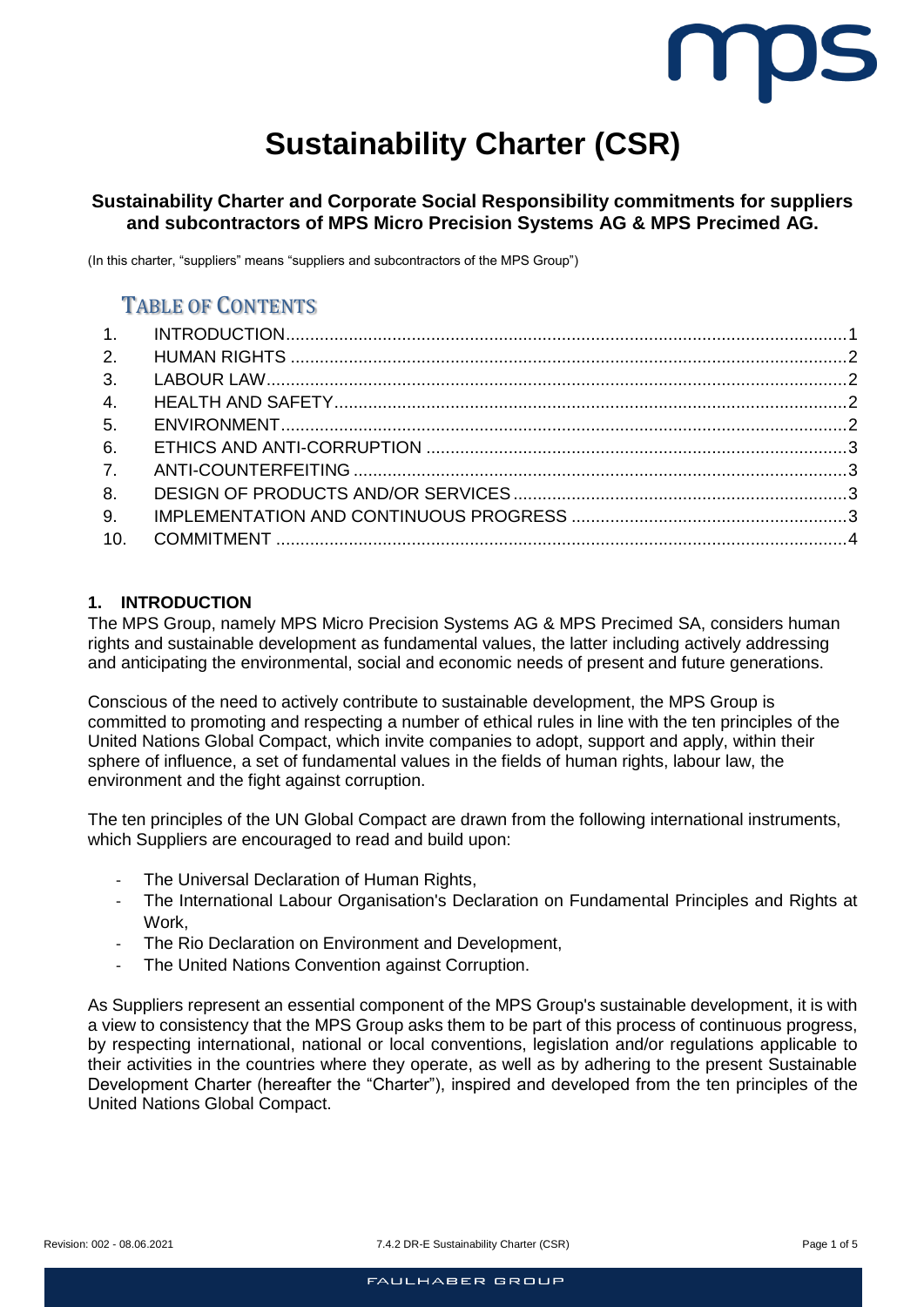

## <span id="page-1-0"></span>**2. HUMAN RIGHTS**

Suppliers shall respect human rights and promote their respect within their sphere of influence. Under no circumstances shall they be complicit, directly or indirectly, in any violation of human rights.

#### <span id="page-1-1"></span>**3. LABOUR LAW**

Suppliers are asked to respect the following principles:

- The elimination of all forms of illegal or forced labour:
- The elimination of child labour;
- The elimination of all forms of discrimination in access to employment and remuneration;
- Respect for the legal provisions applicable to maximum working hours;
- Compliance with the legal provisions applicable to minimum wages;
- Compliance with applicable legal provisions on freedom of association and recognition of the right to collective bargaining for their employees.

#### <span id="page-1-2"></span>**4. HEALTH AND SAFETY**

Suppliers are encouraged to ensure that their activities do not adversely affect the health and safety of their staff, their own suppliers or subcontractors, local populations and, in general, the users of their products.

Suppliers are encouraged to be proactive on occupational health and safety issues and to identify and assess the risks associated with their activities. Suppliers shall take all appropriate measures to limit or eliminate such risks as far as possible.

#### <span id="page-1-3"></span>**5. ENVIRONMENT**

Suppliers are encouraged to implement and/or develop policies that contribute to the preservation of natural resources, animals and the environment, in particular to the greatest extent possible:

- The application of the precautionary principle to environmental issues,
- The development of initiatives to promote greater environmental responsibility,
- Limiting the waste generated by industrial processes and disposing of it in an environmentally sound manner,
- The non-use or limitation of life-threatening chemicals, in accordance with the requirements of the REACH Regulation and until an alternative solution to the use of such chemicals is found,
- Encouraging the development of environmentally friendly technologies (e.g., control of pollutants, water consumption and carbon emissions) as well as savings and recycling, and implementing logistics strategies that limit environmental impacts (e.g., optimising transport),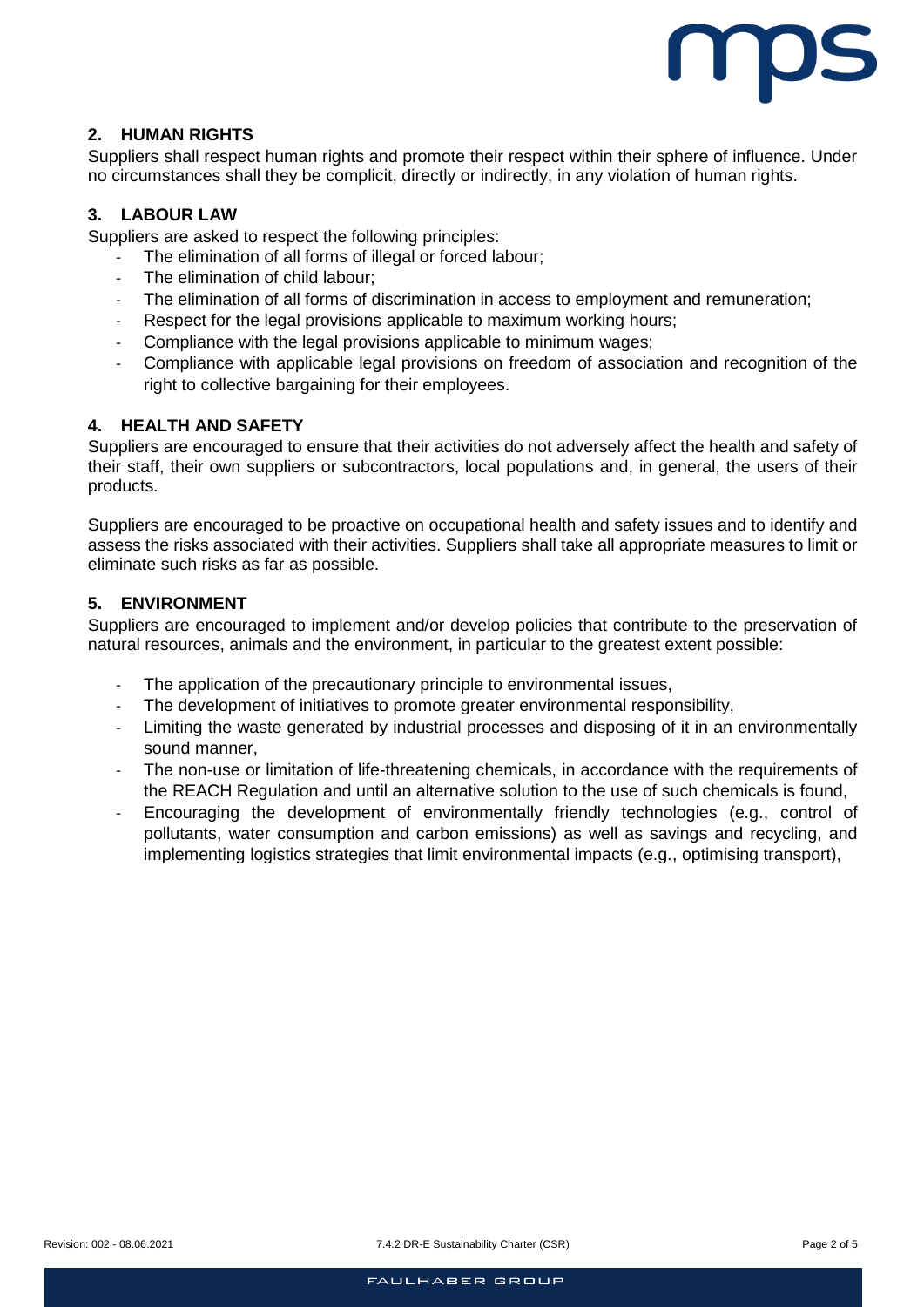

# <span id="page-2-0"></span>**6. ETHICS AND ANTI-CORRUPTION**

Suppliers are required to comply with all applicable legal provisions relating to their activities and business environment and, in particular, to:

- Comply with all applicable competition laws and regulations,
- Comply with all applicable laws and regulations relating to corruption, and to act against corruption in all its forms, including extortion and bribery,
- Comply with all applicable laws and regulations regarding money. Suppliers must not be involved in, or support, any money laundering practices,
- Identify and avoid situations of actual or potential conflict of interest and disclose them to the relevant MPS Group companies,
- Suppliers must not offer or promise any MPS Group employee or any other third party any significant personal or improper advantage in order to obtain or retain business.

#### <span id="page-2-1"></span>**7. ANTI-COUNTERFEITING**

The MPS Group is actively engaged in the fight against counterfeiting and requires its suppliers to:

- Support the MPS Group, to the extent possible, in the fight against counterfeiting by not being directly or indirectly involved in counterfeiting and by reporting any trade in counterfeit goods of which they become aware;
- To pass on these principles to their own suppliers or subcontractors.

#### <span id="page-2-2"></span>**8. DESIGN OF PRODUCTS AND/OR SERVICES**

Suppliers shall integrate environmental, health and safety criteria into the design of their products and/or services, in order to reduce any negative impact throughout their life cycle, while maintaining and/or improving their quality.

#### <span id="page-2-3"></span>**9. IMPLEMENTATION AND CONTINUOUS PROGRESS**

The MPS Group expects its suppliers to pass on the principles of this Charter to their own suppliers and subcontractors and to implement a similar approach with them.

By adhering to this Charter, suppliers agree to take into account the principles set out in this Charter in their activities. In particular, on a case-by-case basis, a joint analysis will be carried out on the need to carry out an assessment or an audit of the suppliers' production sites, by the MPS Group or by a third party mandated by the MPS Group, on the principles set out in this Charter.

Compliance with the above-mentioned principles and the actions taken to improve compliance with these principles are among the evaluation criteria for suppliers. Suppliers are free to define their own action and improvement plans in terms of sustainable development. The MPS Group, as part of a continuous progress approach with its suppliers, can, if necessary, assist them in defining and implementing their action and improvement plan relating to the principles set out in this Charter.

Nicola Thibaudeau CEO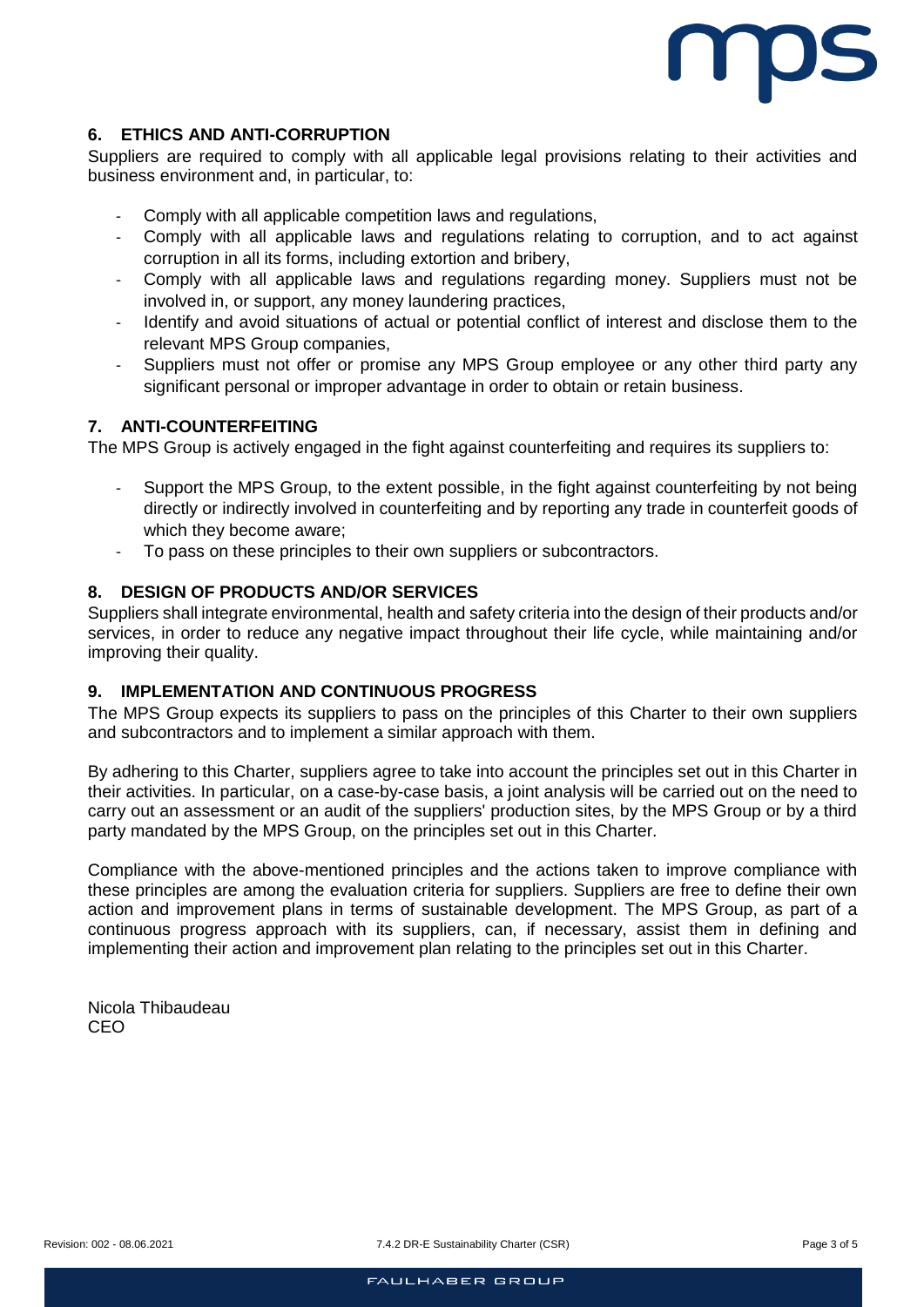

# <span id="page-3-0"></span>**10. COMMITMENT**

 $\mathbf{r}$ 

| Is there a person in your company<br>responsible for the application of<br>the principles set out in the MPS<br>Sustainable Development Charter? | $YES$ $\square$<br>If YES, please indicate his/her contact details. | NO <sub>II</sub>                                                                                        |
|--------------------------------------------------------------------------------------------------------------------------------------------------|---------------------------------------------------------------------|---------------------------------------------------------------------------------------------------------|
| Are your company's activities in<br>line with the principles set out in<br>the MPS Sustainable Development<br>(CSR) Charter?                     | $YES$ $\square$<br>MPS (CSR) Charter in the table below.            | NO <sub>II</sub><br>Please provide details of your company's compliance with the various clauses of the |
| Does your company have a code of<br>conduct to which your suppliers<br>and subcontractors must adhere?                                           | $YES \Box$<br>If YES, please provide a copy.                        | NO <sub>II</sub>                                                                                        |

| <b>Charter clause</b>                           | Compliance | $\frac{1}{2}$            | Divergence                  | <b>Comments</b> |
|-------------------------------------------------|------------|--------------------------|-----------------------------|-----------------|
| 1. Introduction                                 | П          | $\Box$                   | П                           |                 |
| 2. Human rights                                 | П          | П                        | П                           |                 |
| 3. Labour Law                                   | П          | П                        | $\Box$                      |                 |
| 4. Health and Safety                            | П          | П                        | П                           |                 |
| 5. Environment                                  | П          | П                        | П                           |                 |
| 6. Ethics and anti-corruption                   | П          | П                        | $\Box$                      |                 |
| 7. Anti-counterfeiting                          | П          | П                        | П                           |                 |
| 8. Product and/or service design                | П          | П                        | П                           |                 |
| 9. Implementation and continuous<br>improvement | П          | $\overline{\phantom{a}}$ | $\mathcal{L}_{\mathcal{A}}$ |                 |